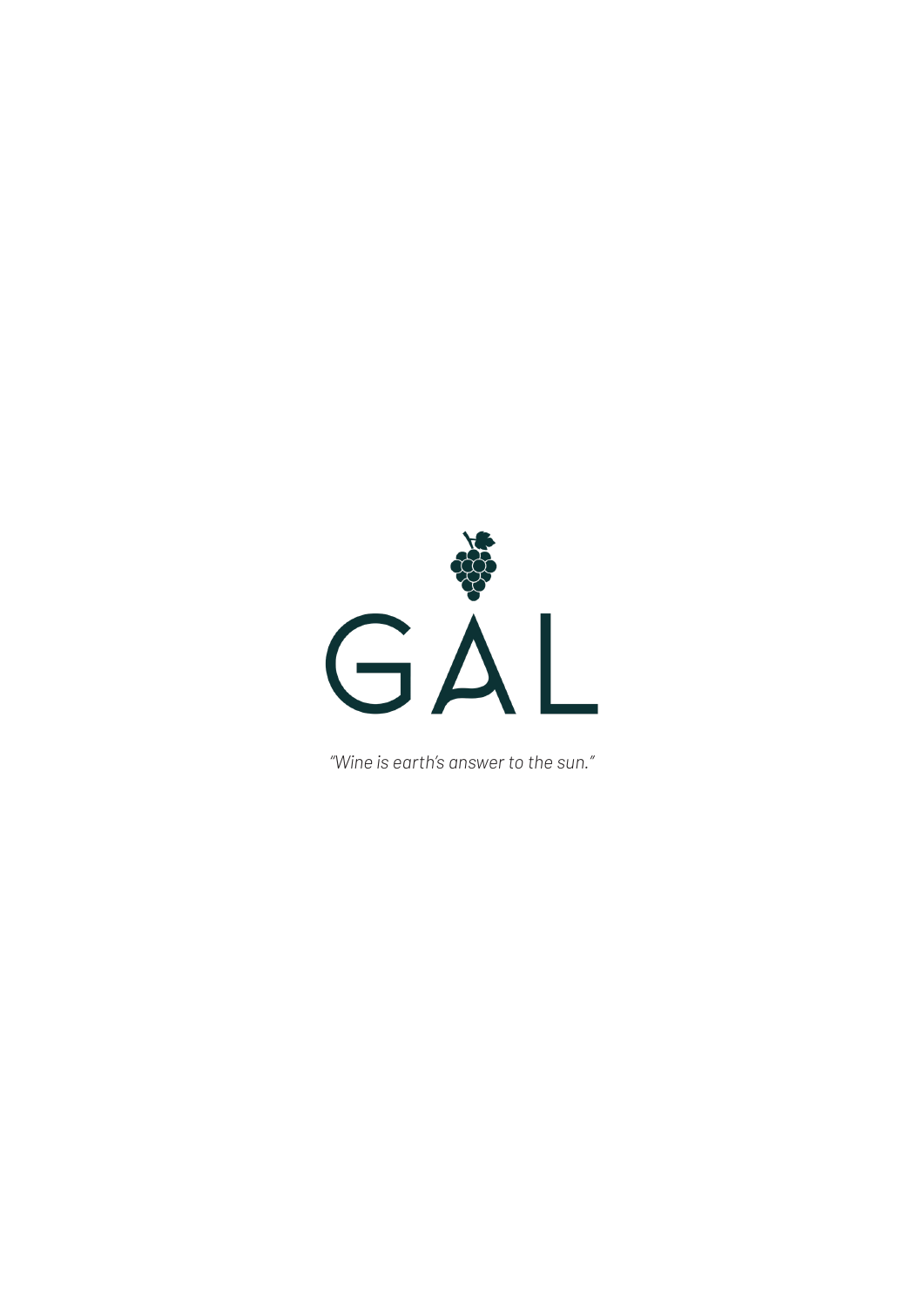# **WINE BY THE GLASS**

### **SPARKLING WINE**

|                                                                                        | 150ml | <b>Bottle</b>     | 150ml                                                                                                         | <b>Bottle</b>        |
|----------------------------------------------------------------------------------------|-------|-------------------|---------------------------------------------------------------------------------------------------------------|----------------------|
| Nino Franco, Rustico Prosecco<br>VENETTO, ITALY                                        | 90    | 510               | Taittinger Prestige, Brut Roseé<br>168<br>CHAMPAGNE, FRANCE                                                   | 990                  |
| <b>Laurent Perrier, Brut</b><br>CHAMPAGNE, FRANCE                                      | 152   | 910               |                                                                                                               |                      |
|                                                                                        |       | <b>WHITE WINE</b> |                                                                                                               |                      |
|                                                                                        | 150ml | <b>Bottle</b>     | <b>150ml</b>                                                                                                  | Bottle               |
| Domaine de Vaufuget, Vouvray 2019<br>LOIRE VALLEY, FRANCE<br>Chenin Blanc              | 82    | 370               | Oyster Bay 2020<br>92<br>MARLBOROUGH, NEW ZEALAND<br>Sauvignon Blanc                                          | 420                  |
| The Olive Grove 2018<br>MCLAREN VALLE, AUSTRALIA<br>Chardonnay                         | 90    | 395               | Marco Felluga, Pinot Grigio 2020<br>110<br>FRIULI-VENEZIA GIULIA, ITALY<br>Pinot Grigio                       | 535                  |
| Alpha Estate 2019<br>FLORINA, GREECE<br>Malagouzia                                     | 95    | 420               | <b>Chablis J. Moreau &amp; Fils 2020</b><br>134<br><b>BURGUNDY, FRANCE</b><br>Chardonnay                      | 620                  |
|                                                                                        |       | <b>ROSE WINE</b>  |                                                                                                               |                      |
|                                                                                        | 150ml | <b>Bottle</b>     | <b>150ml</b>                                                                                                  | Bottle               |
| Egeo Rose, Kavaklidere 2019<br>ANKARA, TURKEY<br>Grenache / Calkarasi / Kalecik Karasi | 80    | 360               | Château d'Esclans, Whispering Angel 2020 115<br>CÔTES DE PROVENCE<br>Syrah / Grenache / Cinsault / Vermentino | 560                  |
|                                                                                        |       | <b>RED WINE</b>   |                                                                                                               |                      |
|                                                                                        | 150ml | <b>Bottle</b>     | 150ml<br>Catena Zapata 2018<br>105                                                                            | <b>Bottle</b><br>490 |
| Marius, Michel Chapoutier 2019<br>PaysD'oc, France                                     | 72    | 320               | MENDOZA, ARGENTINA<br>Cabernet Sauvignon                                                                      |                      |
| Syrah / Grenache<br>Chianti Ruffino 2019<br>TUSCANY, ITALY                             | 85    | 400               | Kaiken Ultra 2018<br>110<br>MENDOZA, ARGENTINA<br>Malbec                                                      | 510                  |
| Sangiovese<br>Mud House, Pinot Noir 2019<br>MARLBOROUGH, NEW ZEALAND<br>Pinot noir     | 98    | 460               | Jean-Pierre Moueix 2016<br>120<br><b>BORDEAUX, FRANCE</b><br>Merlot / Cabernet Sauvignon                      | 550                  |
|                                                                                        |       |                   | <b>SPARKLING WINE</b>                                                                                         |                      |

### **SPARKLING WINE**

**950**

### Ferrari, Blanc de Blancs Brut NV

*ALTO ADIGE, ITALY Chardonnay*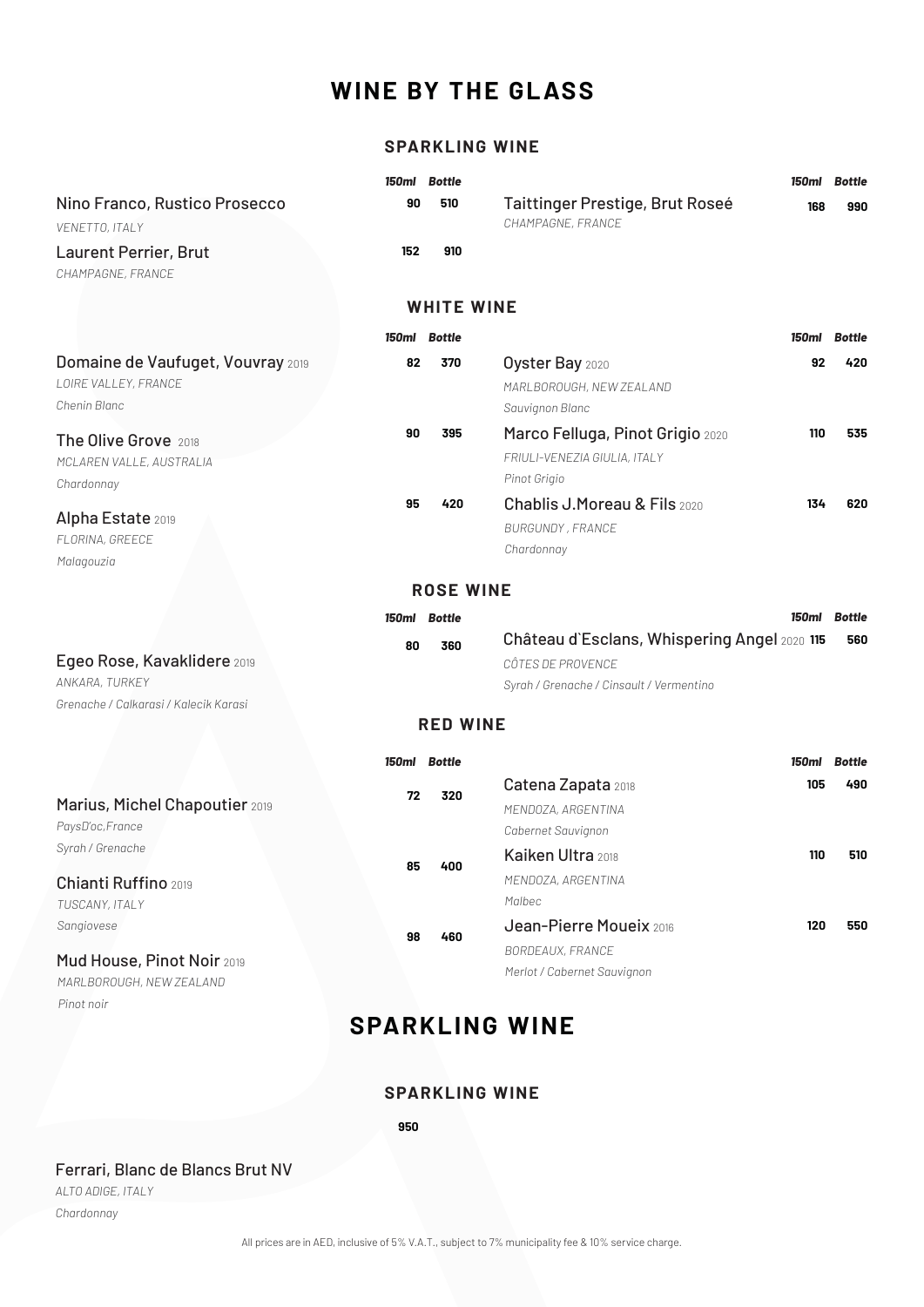

Coravin is a state of the art wine extraction system that allows us to pour world class wines, not normally offered by the glass,

without removing the cork.

### **RED WINE**

| <b>The Chocolate Block 2019</b>                              | 195 | 980  | Tignanello, Antinori 2017                        | 610 | 2950 |
|--------------------------------------------------------------|-----|------|--------------------------------------------------|-----|------|
| FRANSCHHOEK                                                  |     |      | TUSCANY, ITALY                                   |     |      |
| Shiraz / Grenache / Cabernet Sauvignon / Cinsault / Viognier |     |      | Sangiovese / Cabernet Sauvignon / Cabernet Franc |     |      |
| <b>Promis, Ca'Marcanda Gaja 2018</b>                         | 225 | 1050 |                                                  |     |      |
| TUSCANY, ITALY                                               |     |      |                                                  |     |      |
| Merlot / Syrah / Sangiovese                                  |     |      |                                                  |     |      |

## **CHAMPAGNE**

|                                                          | <b>BRUT</b> |                                                                |       |
|----------------------------------------------------------|-------------|----------------------------------------------------------------|-------|
|                                                          |             | Armand De Brignac, Brut Gold                                   | 7500  |
| Louis Roederer, Brut Premier NV                          | 1250        | CHAMPAGNE, FRANCE                                              |       |
| CHAMPAGNE, FRANCE<br>Ruinart, Blanc de Blancs, Brut NV   | 2500        | Krug Grande Cuvée, Brut, Magnum<br>CHAMPAGNE, FRANCE           | 10500 |
| CHAMPAGNE, FRANCE                                        |             | Dom Perignon, Brut, Magnum 2010                                | 11500 |
| Perrier Jouet Blanc de Blancs                            | 2650        | CHAMPAGNE, FRANCE                                              |       |
| CHAMPAGNE, FRANCE<br>Dom Perignon, Brut                  | 4100        | Salon, Blanc de Blancs, Brut 2009<br>CHAMPAGNE, FRANCE         | 14990 |
| CHAMPAGNE, FRANCE                                        |             | Louis Roederer, Cristal Brut, Magnum                           | 15500 |
| Louis Roederer Cristal, Brut 2012<br>CHAMPAGNE, FRANCE   | 6500        | CHAMPAGNE, FRANCE                                              |       |
|                                                          | <b>ROSE</b> |                                                                |       |
| Billecart Salmon, Brut Rosé NV<br>CHAMPAGNE, FRANCE      | 1800        | Dom Perignon, Brut Rosé 2008<br>CHAMPAGNÉ, FRANCE <sup>(</sup> | 7900  |
| Laurent Perrier, Brut Cuvee Rosé NV<br>CHAMPAGNE, FRANCE | 2550        | Louis Roederer, Cristal Rosé 2012<br>CHAMPAGNE, FRANCE         | 12500 |
|                                                          |             | Louis Roederer, Cristal Rosé, Magnum 2012<br>CHAMPAGNE, FRANCE | 22500 |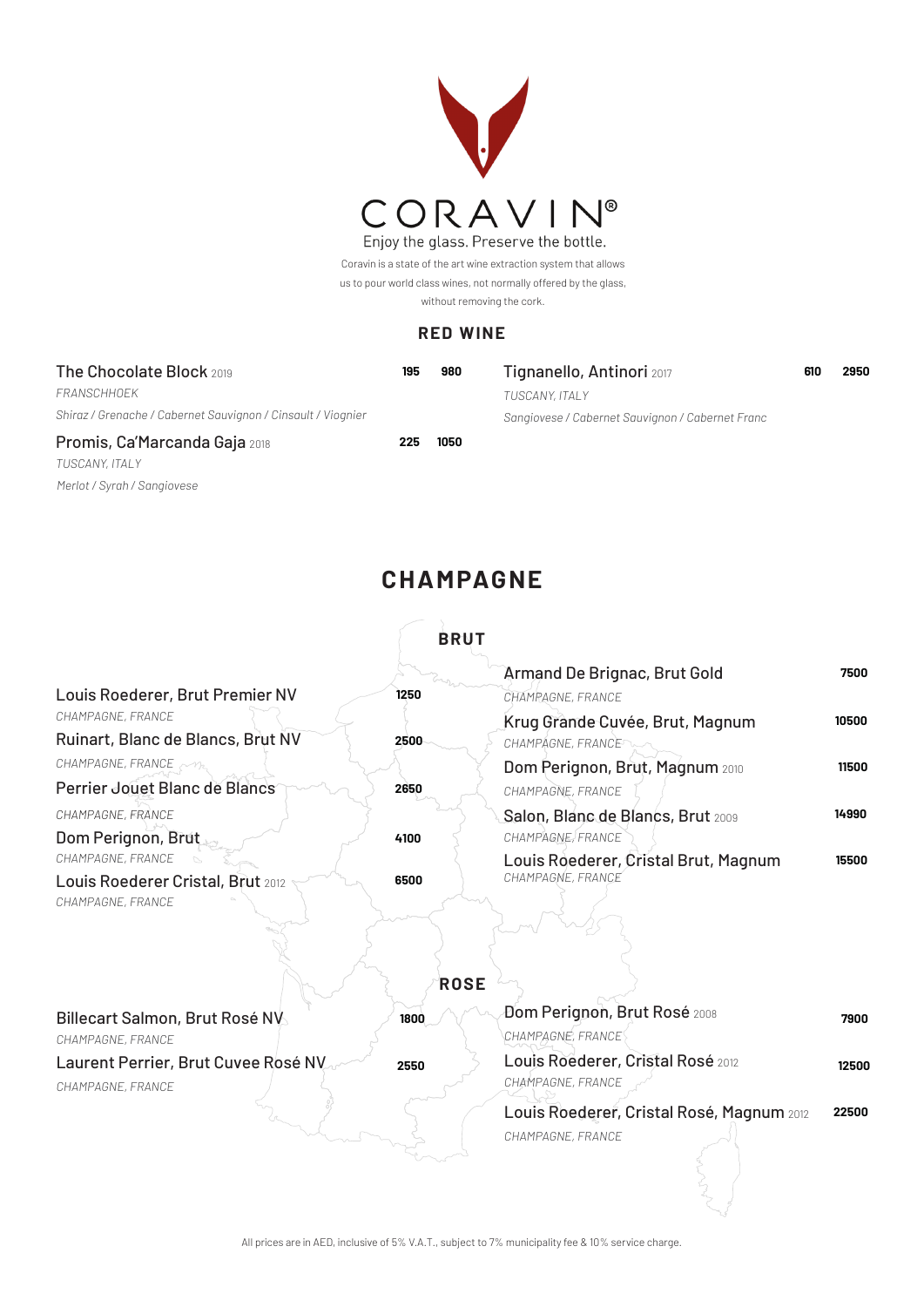|                                                                                            | <b>WHITE WINE</b>                     |                                                                              |      |
|--------------------------------------------------------------------------------------------|---------------------------------------|------------------------------------------------------------------------------|------|
| Trimbach 2017<br>Gewurztraminer<br>Schieferkopf Lieu-dit-Ber 2015<br>Riesling              | <b>FRANCE</b><br>Alsace<br>570<br>900 | Domaine Weinbach,<br>Schlossberg Grand Cru 2019<br>Riesling                  | 1750 |
|                                                                                            | <b>Chablis</b>                        |                                                                              |      |
| Chablis 1er Cru, Jean-Marc Brocard 2020<br>Chardonnay                                      | 1150                                  | <b>Chablis Grand Cru Les Blanchot,</b><br>Domaine Laroche 2019<br>Chardonnay | 1960 |
|                                                                                            | <b>Burgundy</b>                       |                                                                              |      |
| Bourgogne Etienne Sauzet 2017<br>Chardonnay                                                | 1550                                  | Meursault 1er Cru, Hospics de Beaune 2009<br>Chardonnay                      | 2850 |
| Chassagne-Montrachet Vieilles Vignes 2017<br>Chardonnay                                    | 2000                                  | Corton-Charlemagne Grand Cru,<br>Vincent Girardin 2016<br>Chardonnay         | 5950 |
| Puligny-Montrachet, Mischef & Mayhem2015<br>Chardonnay                                     | 2450                                  | Bâtard-Montrachet Grand Cru,<br>Vincent Girardin 2016<br>Chardonnay          | 9900 |
|                                                                                            | Loire                                 |                                                                              |      |
| Château de Tracy, Pouilly-Fumé 2020<br>Sauvignon Blanc                                     | 900                                   | Baron De L, Pouilly Fumé 2009<br>Sauvignon Blanc                             | 2500 |
| Sancerre, Henri Bourgeois 2018<br>Sauvignon Blanc                                          | 1250                                  |                                                                              |      |
|                                                                                            | <b>Rhone Valley</b>                   |                                                                              |      |
| <b>Château Mont-Redon</b><br>Châteauneuf-du-Pape<br>Roussanne / Grenache Blanc / Clairette | 1190                                  | Condrieu, Etienne Guigal 2018<br>Viognier                                    | 1500 |
|                                                                                            | <b>South of France</b>                |                                                                              |      |
| Naturae, Gérard Bertrand<br>Chardonnay                                                     | 450                                   | Cigalus Blanc, Gérard Bertrand 2020<br>Roussanne, Grenache Blanc, Clairette  | 950  |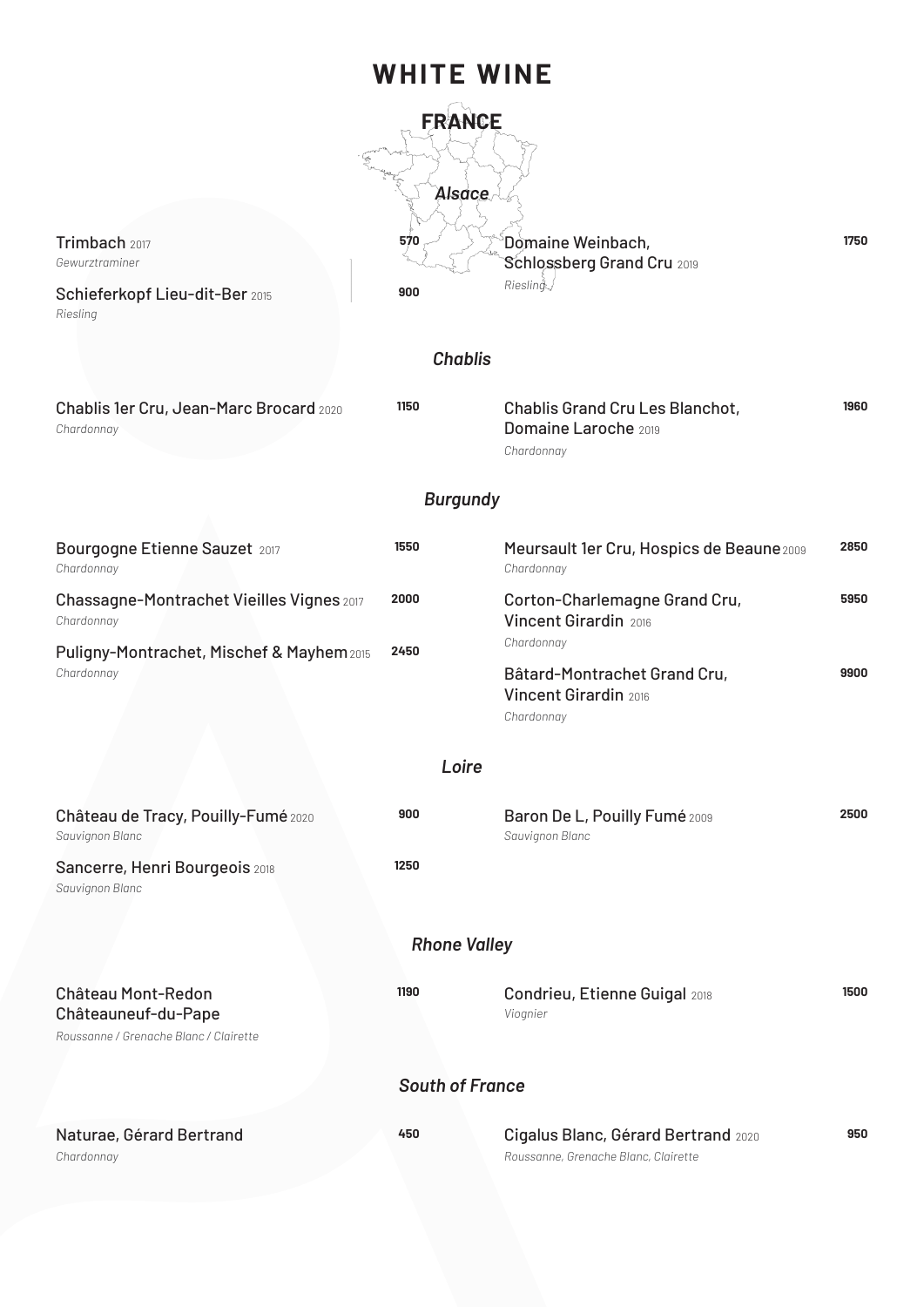# **WHITE WINE**

|                                                                                                          |      | FALY                                                                                               |      |
|----------------------------------------------------------------------------------------------------------|------|----------------------------------------------------------------------------------------------------|------|
| Inzolia, Sallier De La Tour 2020<br>SICILY<br>Inzolia                                                    | 450  | Ca'Marcanda, Vistamare, Gaja 2019<br>IUSCANY<br>Fiano/Vermentino/Viognier                          | 1450 |
| Villa Antinori, Antinori 2020<br>TUSCANY<br>Pinot Grigio / Pinot Blanc / Trebbiano / Malvasia / Riesling | 480  | Gavi Dei Gavi, Black Label, La Scolca 2020<br>PIEDMONT<br>Cortese                                  | 1500 |
| Beni Di Batasiolo, Roero Arneis 2020<br>PIEDMONT<br>Arneis                                               | 510  | Vintage Tunina, Jerman 2018<br><b>VENEZIA GIULIA</b><br>Sauvignon Blanc / Ribolla Gialla / Picolit | 1900 |
| Prà Otto Soave Classico 2020<br>VERONA<br>Garganega                                                      | 570  | Rossj-Bass Langhe, Gaja 2019<br>PIEDMONT<br>Chardonnay                                             | 2100 |
| Fantinel Vigneti Sant'Helena2020<br>FRIULI-VENEZIA GIULIA<br>Ribolla Gialla                              | 710  | Alteni Di Brassica, Langhe Gaja 2019<br>PIFDMONT<br>Sauvignon Blanc                                | 2300 |
| Marco Felluga 2020<br><b>COLLIO</b><br>Friulano                                                          | 750  | Ca'Marcanda, Vistamare, Gaja Magnum 2019<br>TUSCANY<br>Fiano/Vermentino/Viognier                   | 2990 |
| Jerman, Pinot Grigio 2020<br>FRIULI-VENEZIA GIULIA<br>Pinot Grigio                                       | 1150 | Gavi Dei Gavi, Black Label, Magnum 2019<br>PIFDMONT<br>Cortese                                     | 3000 |
| Planeta <sub>2020</sub><br>SICILY<br>Chardonnay                                                          | 1250 | Ornellaia Bianco, Ornellia 2018<br>TUSCANY<br>Sauvinon Blanc/Viognier                              | 4150 |
| Cervaro della Sala, Antinori 2019<br><b>UMBRIA</b><br>Chardonnay                                         | 1350 | Gaja, Gaia & Rey 2019<br>PIEDMONT<br>Chardonnay                                                    | 6100 |



*RIAS BAIXAS* Pazo Señorans Albariño 2020 **Nobel Españo XVII** y <sup>780</sup> *Albariño*

### **New Chapter 2020** 2020

*TRAISENTAL Grüner Veltliner*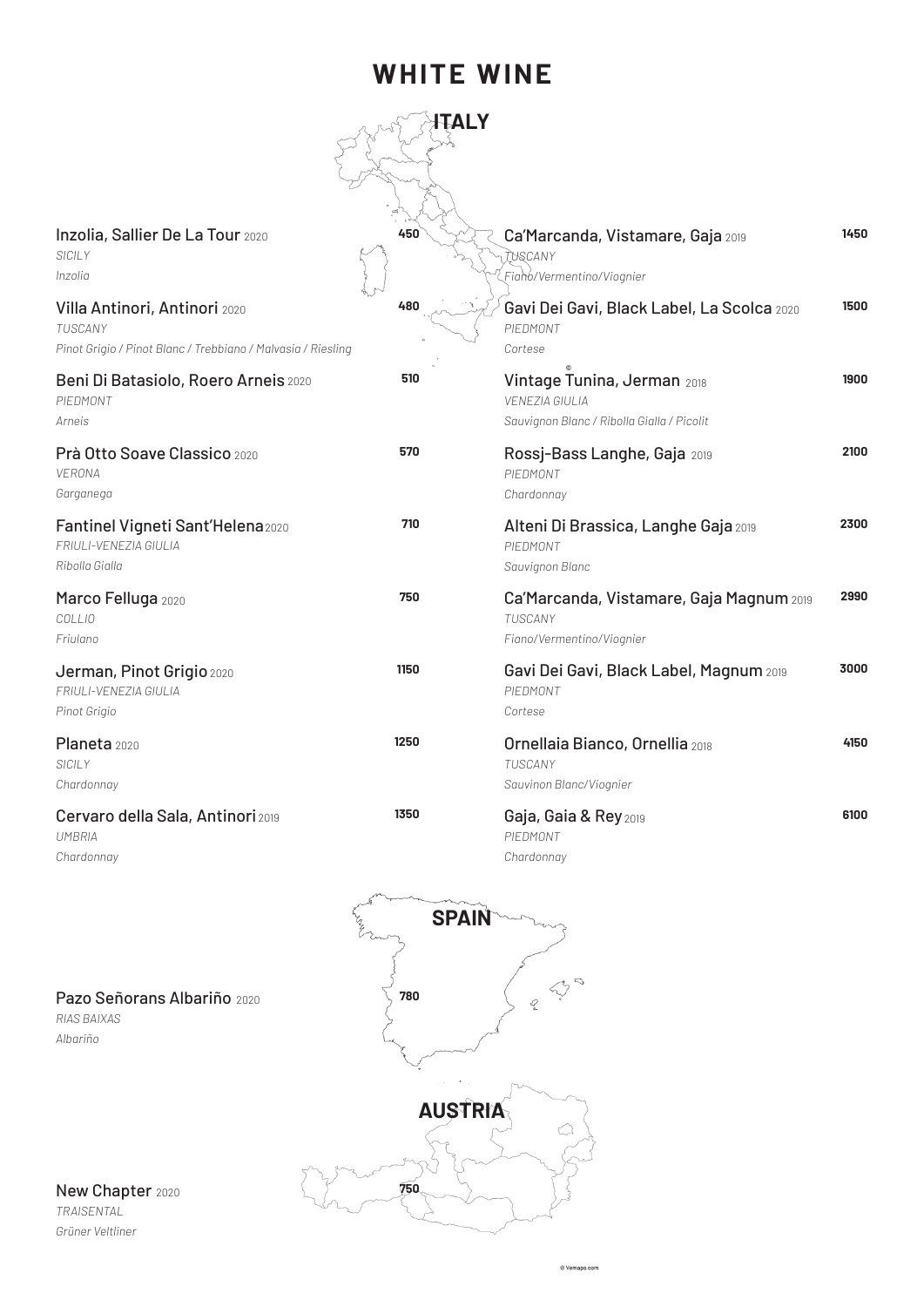# **WHITE WINE**



*TOKAT Narince - Emir*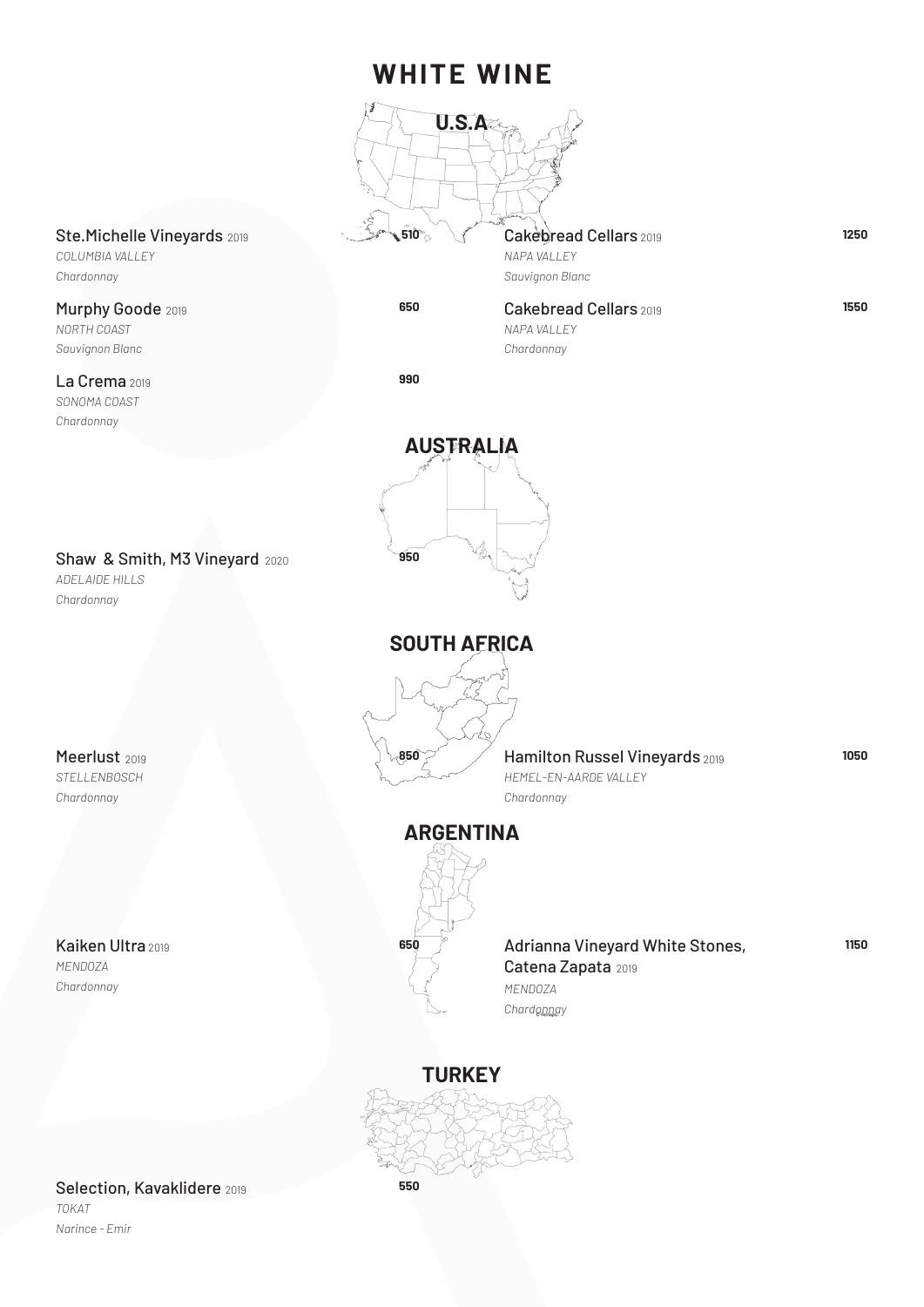# **WHITE WINE**



*Syrah / Grenache / Cinsault / Vermentino*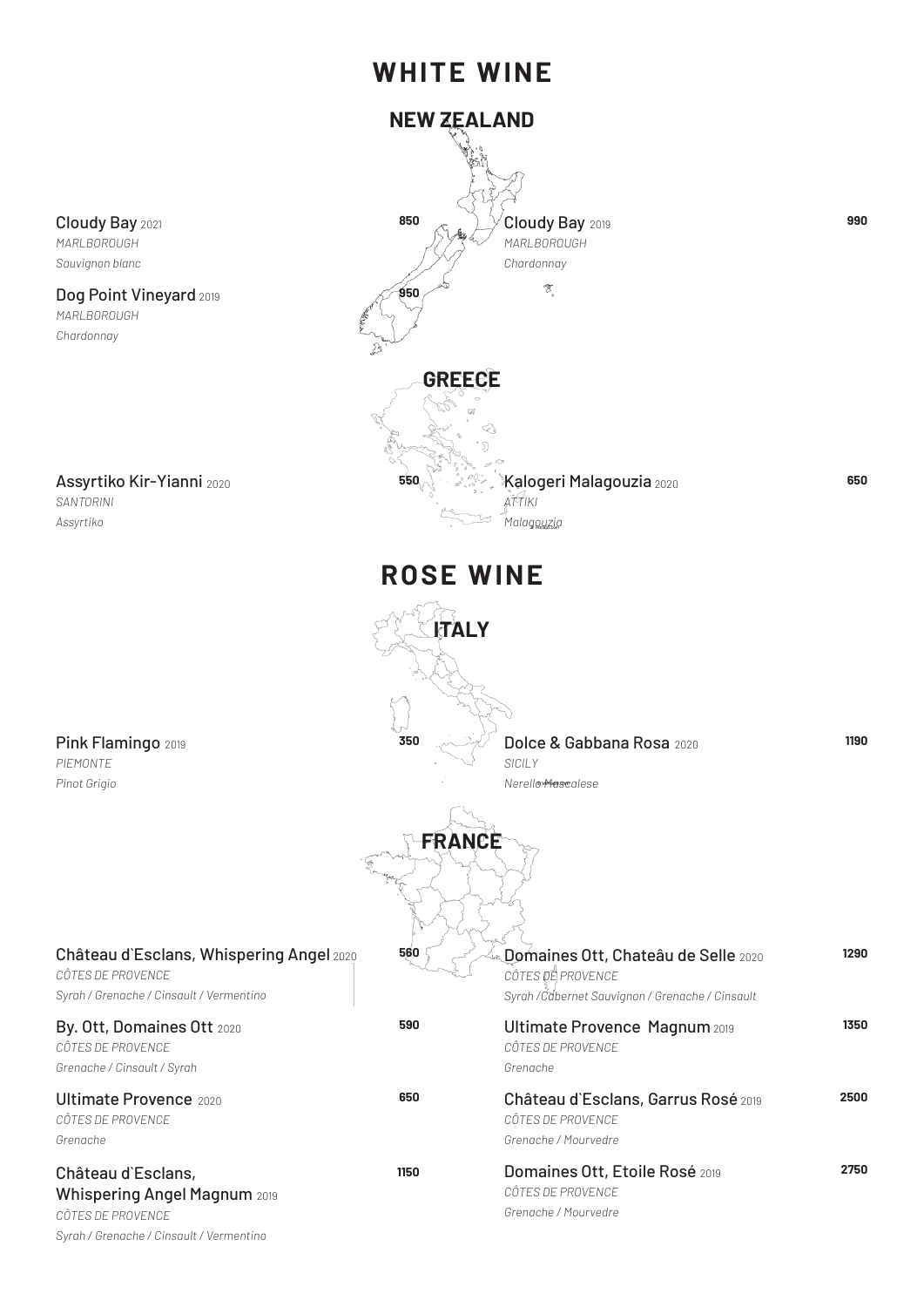

## *Syrah / Grenache / Mourvedre*

## *Syrah / Grenache / Mourvedre*

### Château Mont-Redon

Châteauneuf-du-Pape 2018

*Cabernet Sauvignon / Cabernet Franc / Grenache / Merlot / Clairette*

### *Burgundy*

**1450**

| Côtes de Beaune, Joseph Drouhin 2018<br>Pinot Noir    | 1050 | Domaine d'Eugenie Echezeaux Grand Cru 2017 8500<br>Pinot Noir   |       |
|-------------------------------------------------------|------|-----------------------------------------------------------------|-------|
| Volnay Premier Cru "Les Santenots" 2017<br>Pinot Noir | 1850 | Clos de Tart Grand Cru, Monopole 2018<br>Pinot Noir             | 9900  |
| Meo-Camuzet Vosne-Romanee 2017<br>Pinot Noir          | 4500 | Domaine Perrot-Minot Chambertin<br>Grand Cru 2015<br>Pinot Noir | 14900 |

### *Bordeaux*

| Château Villa Bel Air 2016<br>Cabernet Sauvignon / Cabernet Franc / Merlot / Malbec      | 750  | Le Petit Cheval Blanc, Grand Cru 2011<br>Merlot / Cabernet Franc                   | 5500  |
|------------------------------------------------------------------------------------------|------|------------------------------------------------------------------------------------|-------|
| Château Larrivet Haut-Brion 2014<br>Merlot / Cabernet Sauvignon / Cabernet Franc         | 1200 | Château Palmer 2006<br>Cabernet Sauvignon / Petit Verdot / Merlot                  | 9500  |
| Connétable de Talbot 2018<br>Cabernet Sauvignon                                          | 1250 | Château Margaux 1er Grand Cru 1999<br>Cabernet Sauvignon / Merlot / Cabernet Franc | 14500 |
| Ségla, Margaux 2015<br>Cabernet Sauvignon                                                | 1550 | Château Mouton Rotshchild 1er Grand Cru2006 18500<br>Cabernet Sauvignon            |       |
| Château Batailley, Grand Cru Classé 2015<br>Cabernet Sauvignon / Cabernet Franc / Merlot | 1900 | Château Cheval-Blanc 1er Grand Cru 2014<br>Merlot                                  | 21000 |
| Château Talbot, Grand Cru Classé 2015<br>Cabernet Sauvignon / Merlot/ Petit Verdot       | 4100 | Château Latour, 1er Grand Cru 2005<br>Cabernet Sauvignon / Petit Verdot / Merlot   | 29900 |
| Château Pichon Longueville 2012<br>Cabernet Sauvignon / Cabernet Franc / Merlot          | 4200 | Château Pétrus 1994<br>Merlot                                                      | 75000 |
| Château Figeac, 1er Grand Cru Classé 2018                                                | 4400 |                                                                                    |       |

### *Languedoc - Roussilon*

*Merlot*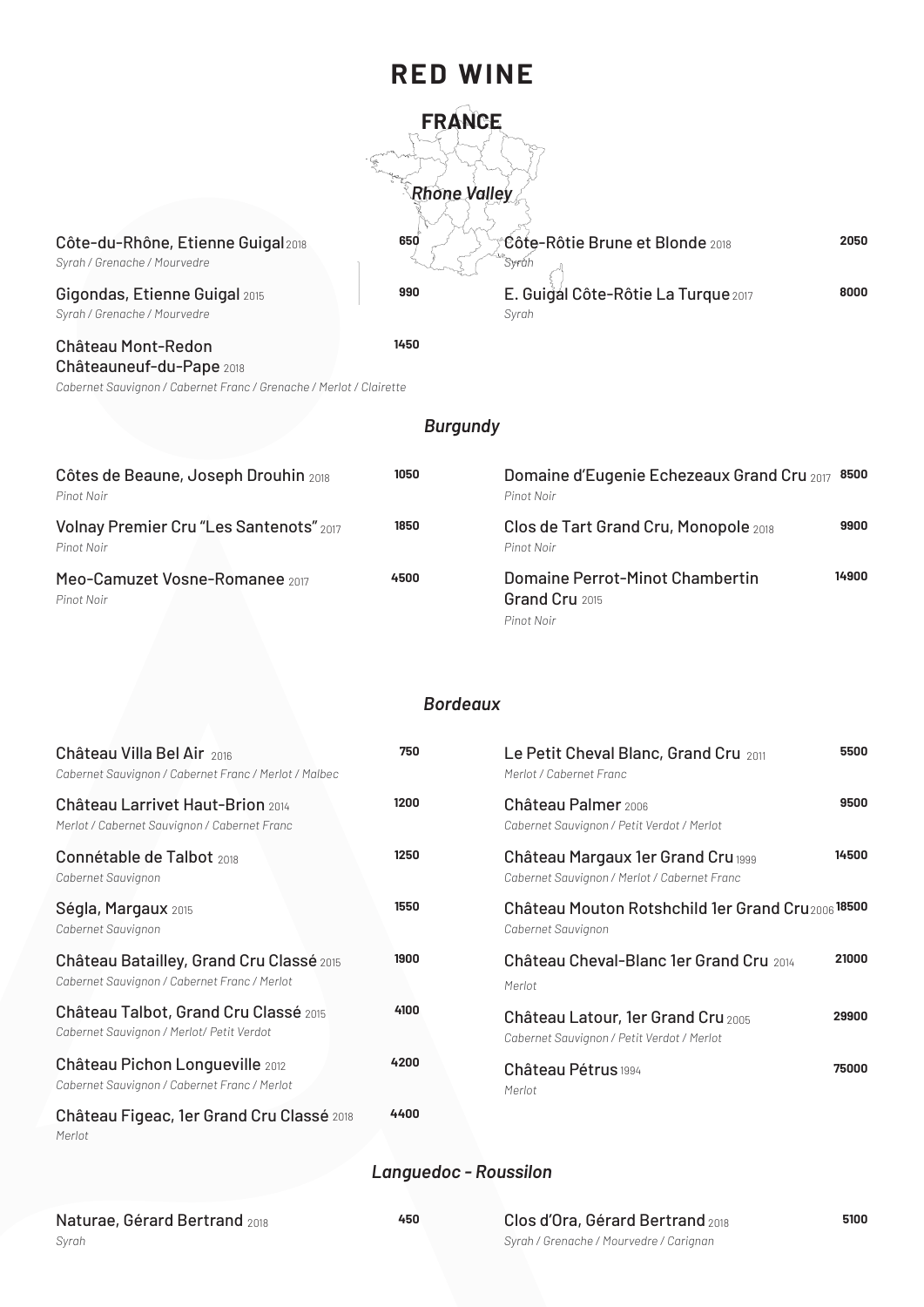|                                                                                                             |      | <b>HTALY</b><br>Piedmont                                                                 |       |
|-------------------------------------------------------------------------------------------------------------|------|------------------------------------------------------------------------------------------|-------|
| Sito Moresco, Gaja 2019<br>Nebbiolo / Merlot / Barbera / Cabernet Sauvignon                                 | 1350 | Barbaresco, Gaja 2018<br>Nebbiolo                                                        | 5200  |
| Dagromis Barolo, Gaja 2017<br>Nebbiolo                                                                      | 2500 | <b>Conteisa Barolo, Gaja</b> 2015<br>Nebbiolo                                            | 5600  |
| Barolo Cannubi, Chiara Boschis 2005<br>Nebbiolo                                                             | 4200 |                                                                                          |       |
|                                                                                                             |      | Veneto                                                                                   |       |
| Corte Giara Valpolicella Ripasso 2018<br>Rondinella, Corvina, Molinara                                      | 550  | Dal Forno Romano Amarone della<br>Valpolicella 2013                                      | 7500  |
| Luigi Righetti Amarone Della Valpolicella<br>Classico 2017<br>Rondinella, Corvina, Molinara                 | 790  | Rondinella, Corvina, Molinara<br>Giuseppe Quintarelli Amarone della<br>Valpolicella 2013 | 7900  |
| Prà Amarone della Valpolicella 2018<br>Rondinella, Corvina, Molinara                                        | 2050 | Rondinella, Corvina, Molinara                                                            |       |
|                                                                                                             |      | Puglia / Sicily / Campagnia                                                              |       |
| Sasseo, Masseria Altemura 2018<br>Primitivo                                                                 | 495  | Radici Taurasi, Mastroberardino 2020<br>Aglianico                                        | 1095  |
| Tenuta Delle Terre Nere Etna Rosso 2020<br>Nerello Mascalese                                                | 675  |                                                                                          |       |
|                                                                                                             |      | <b>Tuscany / Super Tuscan</b>                                                            |       |
| Le Difese, Tenuta San Guido 2018<br>Cabernet Sauvignon                                                      | 550  | Tignanello Antinori 2018<br>Sangiovese / Cabernet Sauvignon / Cabernet Franc             | 2950  |
| Villa Antinori 2018<br>Sangiovese                                                                           | 625  | Guado Al Tasso, Antinori 2008<br>Cabernet Franc                                          | 3500  |
| Crognolo, Tenuta Sette Ponti 2016<br>Sangiovese                                                             | 650  | Sassicaia, Tenuta San Guido 2013<br>Cabernet Sauvignon / Cabernet Franc                  | 4200  |
| Chianti Classico Ducale Oro Reserva,<br>Ruffino 2018                                                        | 950  | Ornellaia, Bolgheri Superior 2015<br>Cabernet Sauvignon / Merlot                         | 5900  |
| Sangiovese<br>Lucente, Tenuta Luce Della Vite 2016                                                          | 1130 | Solaia, Antinori 2015<br>Cabernet Sauvignon                                              | 6200  |
| Sangiovese / Merlot<br>Tenuta Belguardo, Mazzei 2015                                                        | 1150 | Soldera Case Basse 2015<br>Sangiovese                                                    | 10500 |
| Sangiovese / Alicante Bouschet<br>Guidalberto, Tenuta San Guido 2018<br>Cabernet Sauvignon / Cabernet Franc | 1200 | Masseto Tenuta Dell Ornellaia 2018<br>Merlot                                             | 18500 |
| Le Serre Nuove, Dell Ornellaia 2018<br>Cabernet Sauvignon / Cabernet Franc / Merlot                         | 1500 |                                                                                          |       |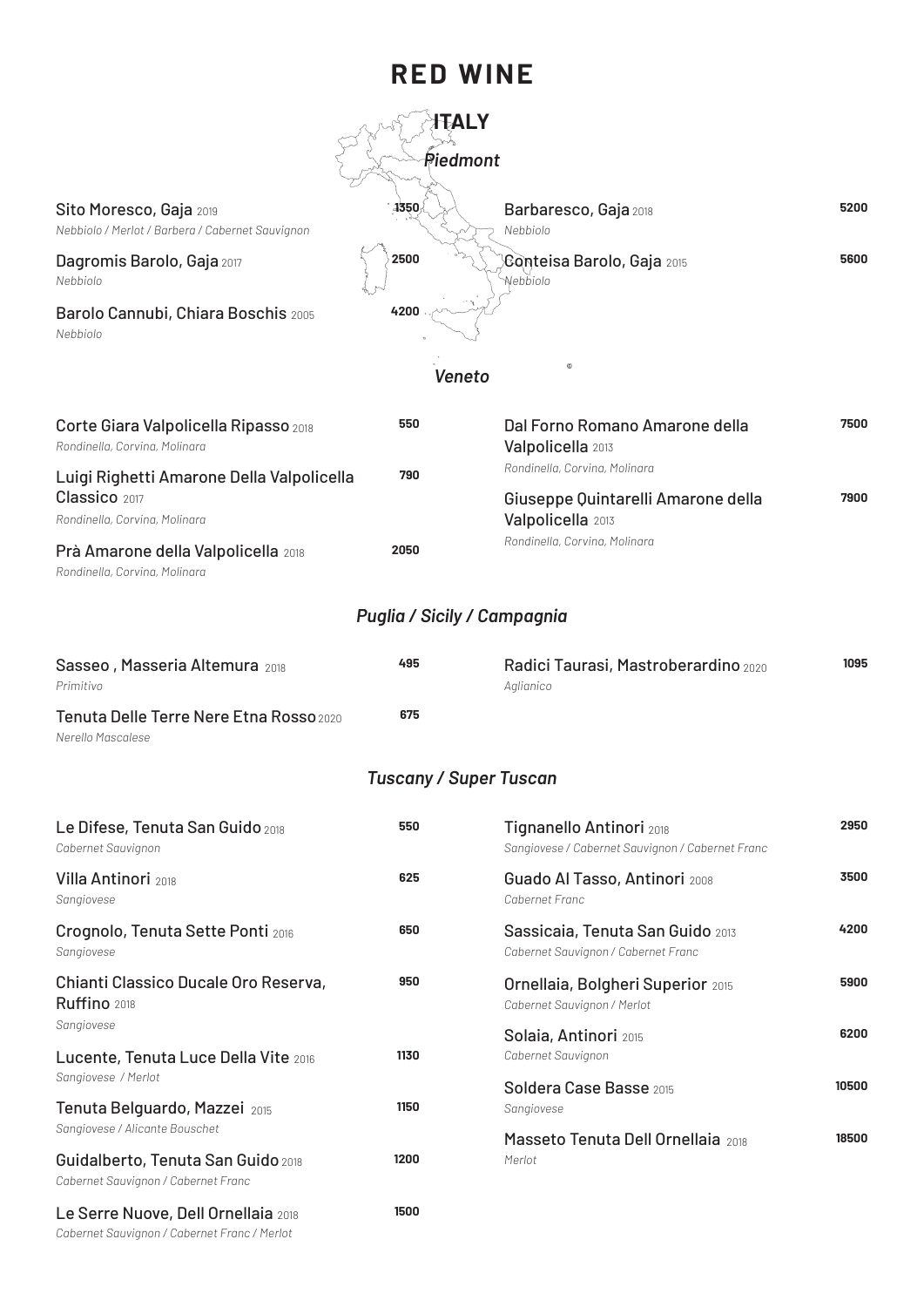|                                                                                          |      | <b>RED WINE</b>                                                  |       |
|------------------------------------------------------------------------------------------|------|------------------------------------------------------------------|-------|
|                                                                                          |      | <b>FTALY</b>                                                     |       |
|                                                                                          |      | <b>Brunello Di Montalcino</b>                                    |       |
| Pieve Santa Restituta, Gaja 2016<br>Sangiovese                                           | 1750 | Casanova Di Neri, Cerretalto 2012<br>Sangiovese                  | 8250  |
| Tenuta Luce 2016<br>Sangiovese                                                           | 2950 | © Vemaps.com<br>Biondi-Santi Riserva 1995<br>Sangiovese          | 15500 |
|                                                                                          |      | <b>SPAIN</b>                                                     |       |
|                                                                                          |      | Rioja<br>$\varphi$<br>ó                                          |       |
| Marques Di Riscal, Reserva 2016<br>Tempranillo                                           | 750  | Mas La Plana 2018<br>Cabernet Sauvignon                          | 1550  |
| Roda Reserva 2017<br>Tempranillo                                                         | 1200 | Imperial Gran Reserva 2014<br>Tempranillo                        | 1690  |
|                                                                                          |      | <b>Ribera del Duero</b>                                          |       |
| Celeste Crianza, Pago Del Cielo 2018<br>Tempranillo                                      | 510  | Valbuena 5°, Vega Sicilia 2013<br>Merlot / Tempranillo           | 3400  |
| Arzuaga Reserva 2016<br>Tempranillo                                                      | 1350 | Unico, Vega Sicilia 2005<br>Tempranillo                          | 7500  |
|                                                                                          |      | <b>Priorat</b>                                                   |       |
| Finca Dofi, Alvaro Palacios 2018<br>Grenache                                             | 1990 |                                                                  |       |
|                                                                                          |      | U.S.A                                                            |       |
| Chateau St Mitchel 2018<br>COLUMBIA VALLEY<br>Merlot                                     | 550  | Insigna, Joseph Phelps 2017<br>NAPA VALLEY<br>Cabernet Sauvignon | 5900  |
| La Crema 2018<br>SONOMA COAST<br>Pinot Noir                                              | 760  | Grace Family 2014<br>NAPA VALLEY<br>Cabernet Sauvignon           | 6000  |
| Ridge, Gayserville 2019<br>SONOMA COAST<br>Zinfandel / Carignane / Petite Syrah / Mataro | 1050 | Opus One 2017<br>NAPA VALLEY<br>Cabernet Sauvignon / Merlot      | 8200  |
| Seghesio Sonoma 2017<br>SONOMA COAST<br>Zinfandel                                        | 1350 | Screaming Eagle 2016<br>NAPA VALLEY<br>Cabernet Sauvignon        | 72000 |
| Stag's Leap Wine Cellars, Artemis 2018<br>NAPA VALLEY                                    | 1650 |                                                                  |       |

*Cabernet Sauvignon*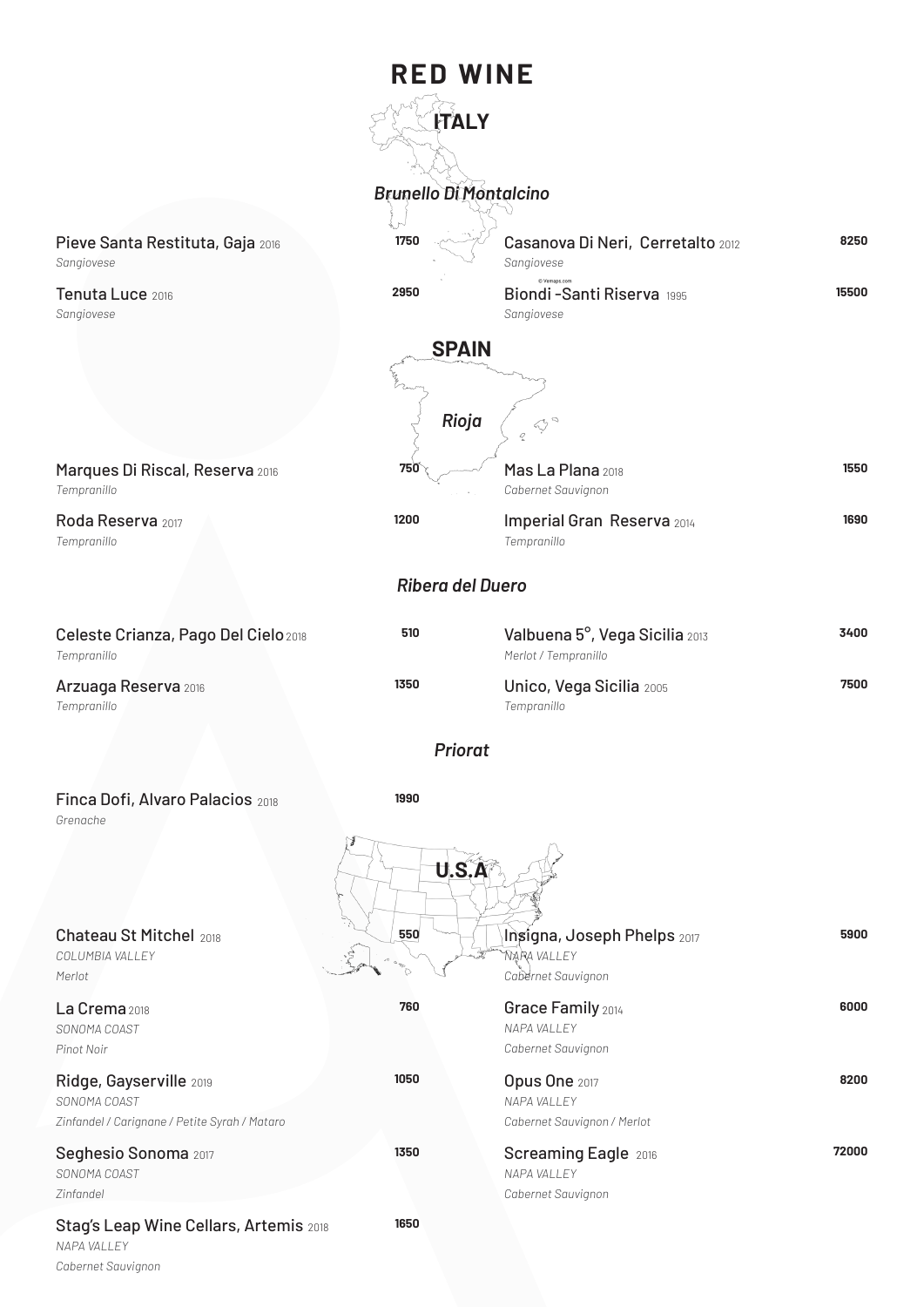

Lapostolle, Cuvee Alexandre **650** 2020

*APALTA VALLEY Cabernet Sauvignon*

*PUENTE ALTO* **Don Melchor 2014** 2500 *Cabernet Sauvignon*



| Clos Apalta, Lapostolle 2017 | 2840 |
|------------------------------|------|
| COLCHAGUA VALLEY             |      |
| Pinot Noir                   |      |
| Seña 2019                    | 3280 |

*ACONCAGUA VALLEY Cabernet Sauvignon*